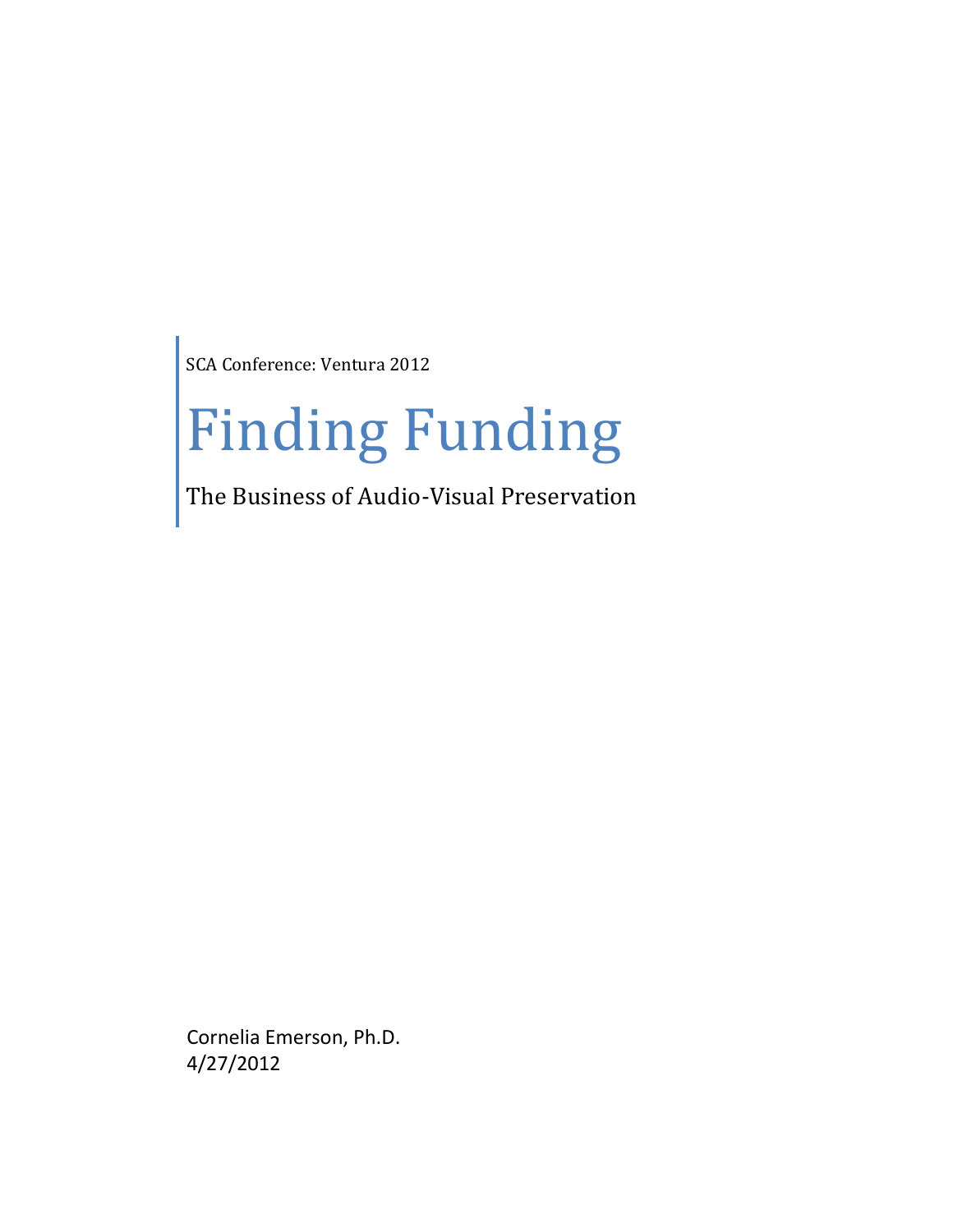## **WHERE ARE CALIFORNIA'S AUDIO-VISUAL COLLECTIONS?**

(Please fill in the many blanks.)

## MAJOR MOVING IMAGE ARCHIVES

Academy Archive UC Berkeley/Pacific Film Archive UCLA Film & Television Archive

MEDIA MUSEUMS Grammy Museum Paley Center for Media ?

MEDIA ORGANIZATIONS ?

CULTURAL HERITAGE MUSEUMS  $\gamma$ 

FINE ARTS MUSEUMS  $\gamma$ 

OTHER MUSEUMS  $\gamma$ 

GOVERNMENT ARCHIVES  $\mathcal{P}$ 

HISTORICAL SOCIETIES  $\gamma$ 

LIBRARIES

?

PUBLIC TELEVISION STATIONS  $\gamma$ 

ART/PERFORMING ARTS SCHOOLS  $\gamma$ 

COLLEGES AND UNIVERSITIES  $\gamma$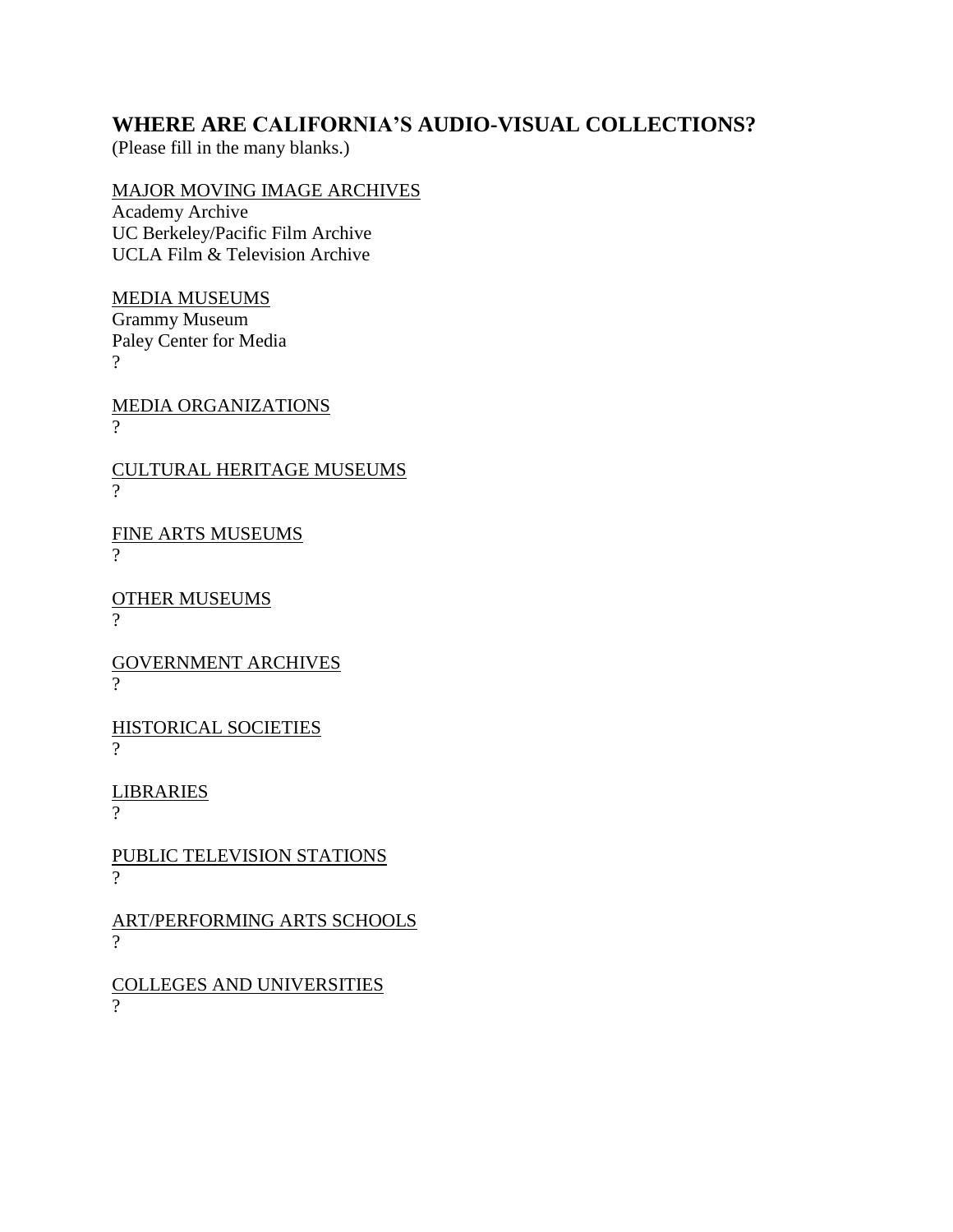# **AUDIO-VISUAL PRESERVATION FUNDERS**

#### **The National Endowment the Arts**

[www.nea.gov/grants](http://www.nea.gov/grants)

#### Media Arts

Art Works: Engagement Deadline: August 9, 2012

# **The National Endowment for the Humanities**

[www.neh.gov/preservation](http://www.neh.gov/preservation)

Division of Preservation and Access

Preservation Assistance for Smaller Institutions Deadline: May 1, 2012

Humanities Collections and Reference Resources Deadline: July 19, 2012

Sustaining Cultural Heritage Collections Deadline: December 2012 (?)

## **The National Film Preservation Foundation**

www.filmpreservation.org

Basic Preservation Grants Registration Deadline: June 1, 2012 Application Deadline: July 6, 2012

Matching Grants Registration Deadline: January 2013 (?)

Avant-Garde Masters Grants Registration Deadline: February 2013 (?)

## **AND FOR MUSIC**

## **The Grammy Foundation** [www.GRAMMY.org](http://www.grammy.org/)

Archiving and Preservation Resources Grants Deadline: Check after June 30, 2012